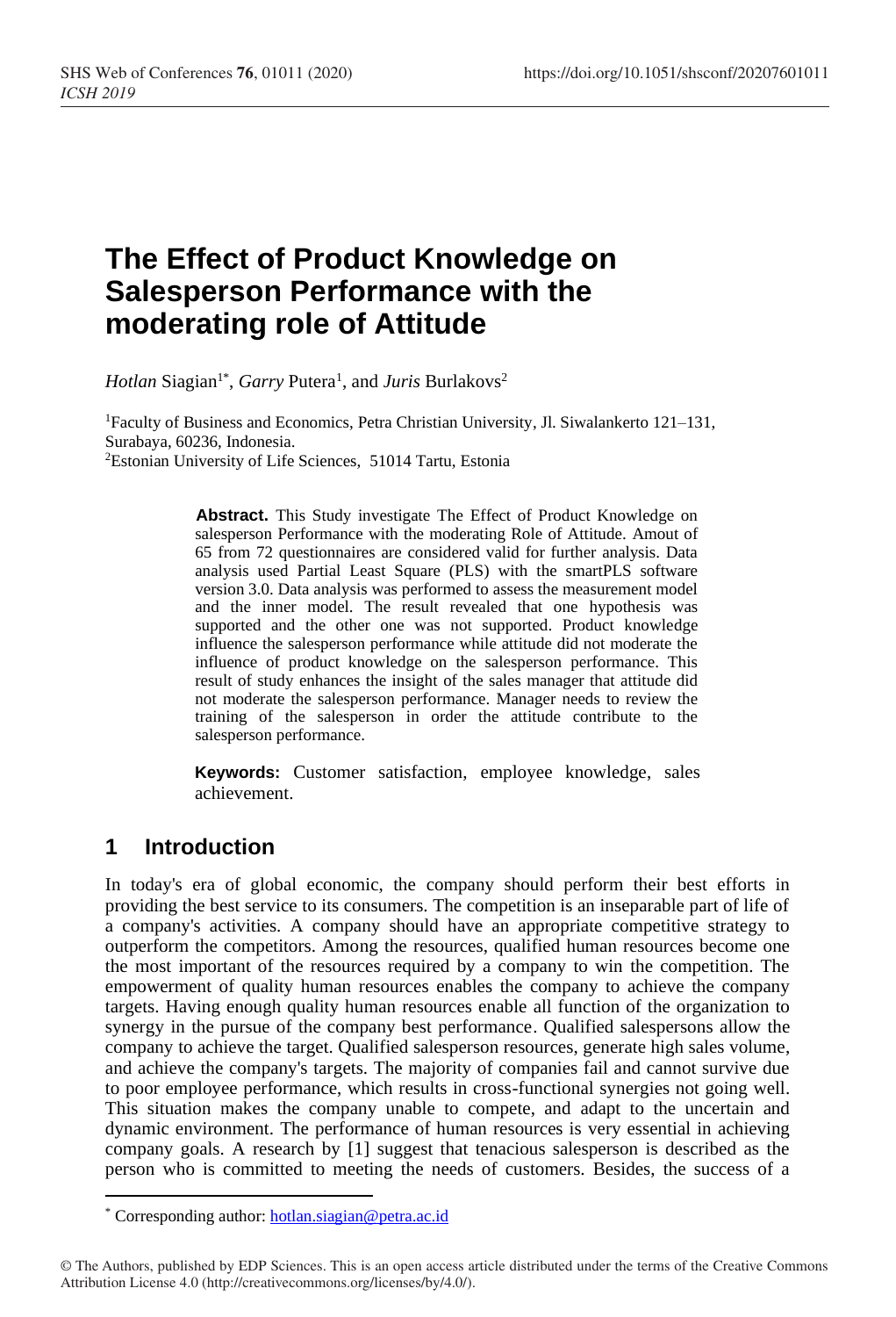company can be seen from the quality of the relationship built between salesperson and customers as a team. Many sales management experts and salesperson advise that these conditions will be achieved if the company can maintain the attitude of salesperson to attract customers. Attitude plays a vital role in improving salesperson performance.

Work attitude is the regularity of one's feelings and thoughts and the tendency to act on aspects of the environment. Every employee has their way of addressing the problems they face [2]. However, the company should take part in resolving the situation to create a conducive atmosphere and work environment so that employees can respond positively, and salesperson can improve their performance. Knowledge has become a strategic asset for a company. Companies that invest in knowledge assets and values become more successful compared to companies that do not invest in knowledge. Product knowledge is an essential element in strengthening the strategic role of salesforce. Product knowledge is often a critical factor that determines the interaction between salesperson and customers [3]. The mastery of salesperson over all of the company's product attributes is a definite form of assessment. For customers, the product knowledge of the salesperson is a reflection of the quality of the salesperson. The lack of product knowledge possessed by salesperson will result in difficulties or significant obstacles in the process of adjusting to the sales situation. Inadequate information obtained by customers from salesperson will cause the customers to reconsider before purchasing the products offered [1]. Therefore, a salesperson should understand the attribute and function of the products being offered, starting from the very basic to the most advanced properties of the product. Salesperson can deliver an added value to the customers by mastering the products knowledge. Furthermore, the way how the salesperson communicate the product knowledge, in the end, requires a right attitude in order the prospective customers get convinced and more confident about the products. Conversely, if the salesperson does not understand the attributes of the product sold, it will result in the customer not interested in buying the product offered. In other words, the attitude of the salesperson can weaken or strengthen influence.

Based on the discussion and background above, this study aim at examines the effect of product knowledge on salesperson performance with Attitude of the salesperson as a moderating variable. Thus this research raised two research questions, namely: i) whether product knowledge affects salesperson performance, ii) whether attitude moderates the relationship between product knowledge and salesperson performance. This research contributes to enrich the insight of the manager in the properties industry. This study also contributes to the on-going research in the business management.

## **2 Theoretical review**

#### **2.1 Product knowledge**

Product is a primary element in a marketing program. The products the company sells determines the marketing strategy and the competitive strategy of the company. Purchasing a product by the customer is not just to own the product but also to meet the needs and desires of consumers. According to [4] the definition of a product is any product that can be offered to the market to satisfy the wants or needs of customers. The product is defined as a complex trait, both tangible and intangible, including packaging, color, price, company and retailer prestige. Products are also defined as tangible objects or intangibles that can be bought by consumers. From the above definition it can be concluded that the product is everything created by the company so that it can be offered to get attention in satisfying the wants and needs of consumers [5]. Knowledge is defined as knowledge acquired by someone in the form of knowledge that can be stored as memory. Knowledge is a collection of concepts, principles, information obtained through learning or experience. Knowledge is everything we know. There are two types of knowledge, namely factual knowledge, in the form of information that we receive as reality and experiential knowledge, namely the understanding that we obtain comes from a person's experience [6]. The breadth of insight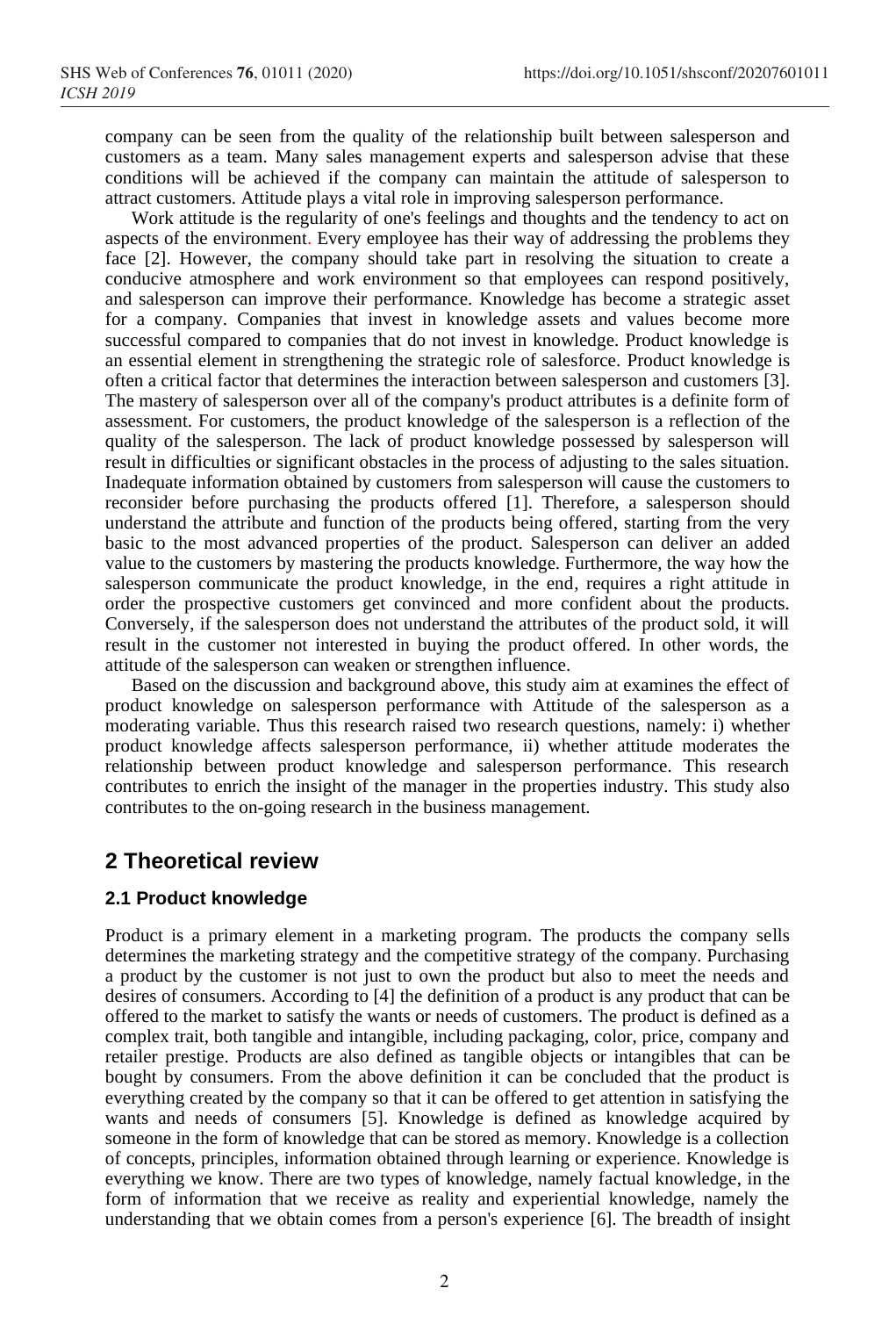or knowledge is one of the requirements so that a person can optimally and productively work and improve the quality of his life. Product knowledge is conceptually essential to consumers and is influenced by information gathering from marketers [7]. Product knowledge means that a person must know in advance whether he understands all the attributes of the product or service he sells. This includes how the product works, its application, installation, and price options [8]. Knowledge about the product is indeed needed for the salesperson. At least, with the knowledge of the product, salesperson has the ability to answer almost all customer questions about the product, so consumers feel happy and are interested in buying products or using the services offered.

The diversity and dynamics of customer needs and expectations require a salesperson to know the diversity of the company's product line, the benefits of the company's products, to the specialty of the company's products when compared to competitors' products. Product knowledge makes and shapes the mental attitude to be more ready in selling products. Product knowledge also makes salesperson carry out marketing activities as a source of information for consumers and vice versa for salesperson. Thus, product knowledge has become an essential factor that determines the seller's performance. Through product knowledge, salesperson can adapt sales force more directly and with high self-confidence can lead to more valued in the eyes of consumers, so the opportunity to adapt to salesperson will be higher. There are three indicators to measure product knowledge, namely i), subjective knowledge refers to how much someone knows about a product or what is also commonly referred to as self-assessed knowledge, ii) objective knowledge, which refers to how much the level and type of information contained in a person's memory, iii) experience-based knowledge refers to how much someone's experience regarding the product concerned [9]. The more significant experience the salesperson has, the more effective the work he is undertaking.

#### **2.2 Attitude**

Attitude is evaluative statements, both desirable or undesirable, regarding objects, people, or events [10]. Attitude is an evaluation, feeling and tendency of someone who is relatively consistent with an object or idea, in other words, attitude is a feeling that arises in a person towards an object, both before and after people see, feel, and enjoy the object [11]. Attitude as a tendency based on what is obtained from consistent learning outcomes, which shows the likes or dislikes of an object [12]. Attitude as a way of placing or carrying oneself, or a way of feeling, way of thinking, and behavior [13]. Based on some of the definitions above, it can be concluded that attitude is a complex mental condition that involves beliefs and feelings, and disposition to act in a certain way. Attitudes reflect how someone does something, carry oneself, or how to feel someone. The attitude is the mental condition of a person that is gained from experience, which directs and dynamically influences individual responses to all objects and related situations [14]. The attitude indicators are flexible and free-thinking in thinking, freedom of expression, interest in creative activities, belief in one's ideas, and involvement in tasks [15].

#### **2.3 Salesperson Performance**

Provides an understanding that performance or work performance is the level of overall success of a person during a specific period in carrying out the task compared with various possibilities, such as work standards, targets, or criteria that have been determined in advance and agreed upon [16]. The performance means they achievement of a worker, a process activity of an organization as a whole, where the results of the work must be demonstrated concretely and measurably [17]. Performance comes from the word job performance or actual performance, which is generally defined as result of work or actual achievement by someone. Performance as the results or overall level of success of a person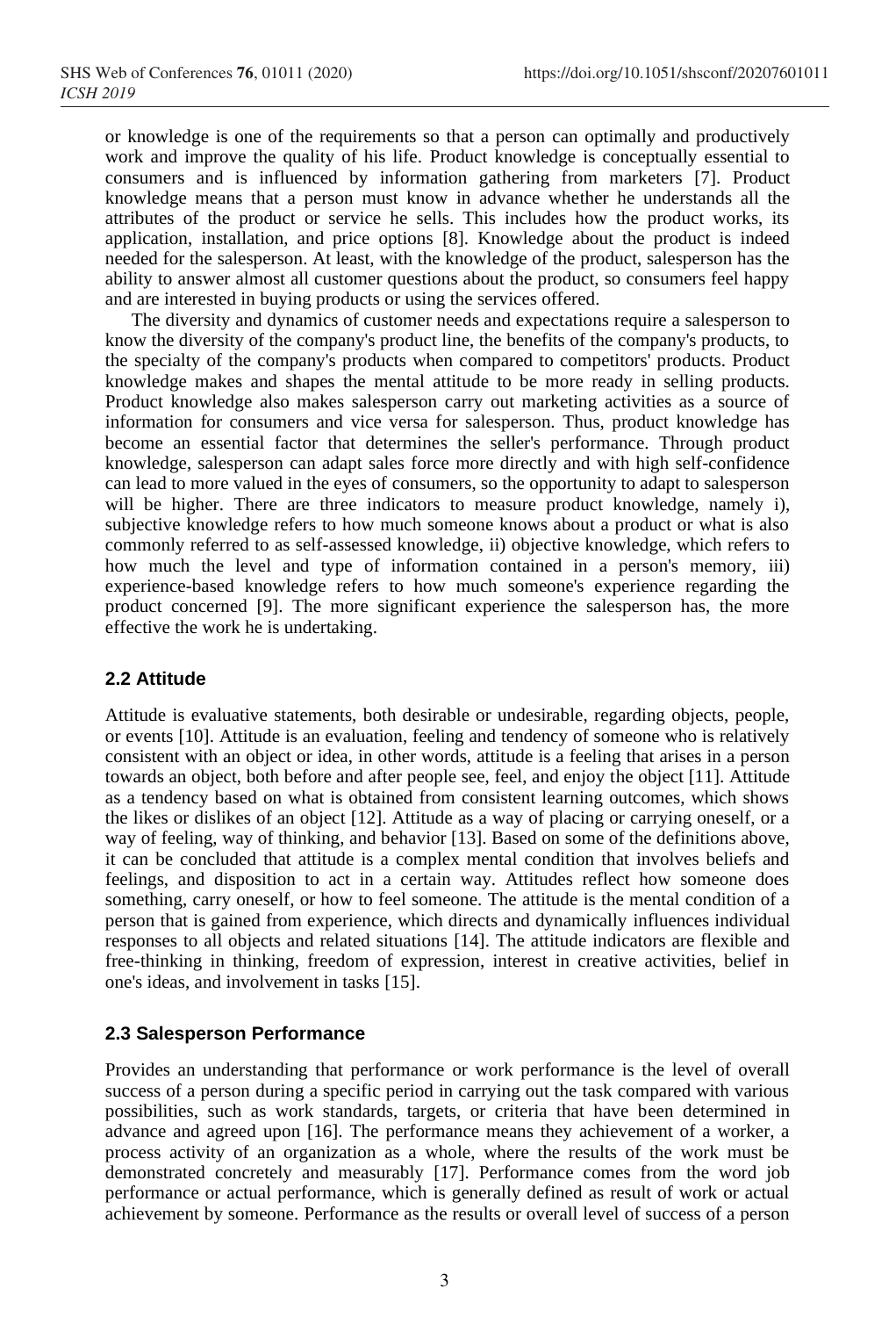during a specific period in carrying out the task, compared with various indicators such as work standards, targets that have been previously determined and agreed upon [18]. The performance is basically what employees do or do not do. Performance as a picture of the level of achievement of the implementation of activities or policies in realizing the goals, objectives, vision, and mission of the organization as outlined through the strategic planning of an organization [19].

The performance comes from the word performance, which means work results or work performance. However, it should be understood that the performance is not just the result of work or work performance, but also includes how the work process takes place [20]. Based on the understanding of the performance of some of the opinions of the experts, it can be concluded that the performance is the overall activities undertaken to improve the performance of the company or organization, including the performance of each individual and workgroup within a company produced by the functions or indicators of a work in a certain amount of time. There are several opinions regarding the factors that affect employee performance. The factors that influence performance include the ability factor and motivation factor [21]. Every company must be able to compete and keep abreast of developments in winning market competition. This situation encourages companies to implement new strategies in the company's sales management; for this reason a highperformance sales force is needed [22]. At present, it is not uncommon for companies to spend enormous resources to implement strategies, especially in the sales force as a marketing channel in achieving company goals. The success of salesperson is also related to sales performance. The sales performance is the result of the implementation of various sales strategies carried out by the company [23].

Salesperson performance is highly dependent on how marketing strategies are developed because the goal of marketing strategies is how to allocate and coordinate resources effectively and efficiently [24]. Salesforce performance is an achievement of all forms of efforts made by salesperson in determining the right choice and strategic direction. The choice and direction of the right strategy is the key to achieving the expected performance. Salesperson performance can be defined as work results in quality and quantity achieved by someone in carrying out their duties following the responsibilities given to him. Salesperson performance as a form of evaluation and salesperson contributions to achieve organizational goals [25]. The performance of salesperson is one of the critical aspects in evaluating overall organizational performance. That is because the sales force is part of the organization as a whole, which plays an essential role in selling the company's products or services.

Salesperson performance is conceptually useful for testing performance regarding attitudes or activities carried out by salesperson, as well as the results that can be distributed to their businesses [26]. Salesperson performance can be seen from the final results such as sales volume, market penetration, and achieving sales quotas [27]. Salesperson performance is an evaluation of the contribution of salesperson in achieving organizational goals in the form of sales results obtained by accepting salesperson's efforts. In the end, salesperson performance is defined as the ultimate goal of a sustainable strategy between the company and salesperson as measured through specific indicators [28]. The performance of business salesperson based on objective and subjective measurements consisting of sales volume, growth in number of customers, and sales growth [23].

#### **2.4 Relationship between product knowledge and salesperson performance**

The salesperson is the liaison between the company and the consumer since the consumers will ask about the specifications of a product, and the salesperson should be able to provide an understanding of the product to consumers. The salesperson need to know what product will be conveyed, how deep, and what approaches will be used when conveying this information to consumers [29]. A salesperson needs to know the products explicitly for an excellent two-way communication with consumers. To produce an excellent performance,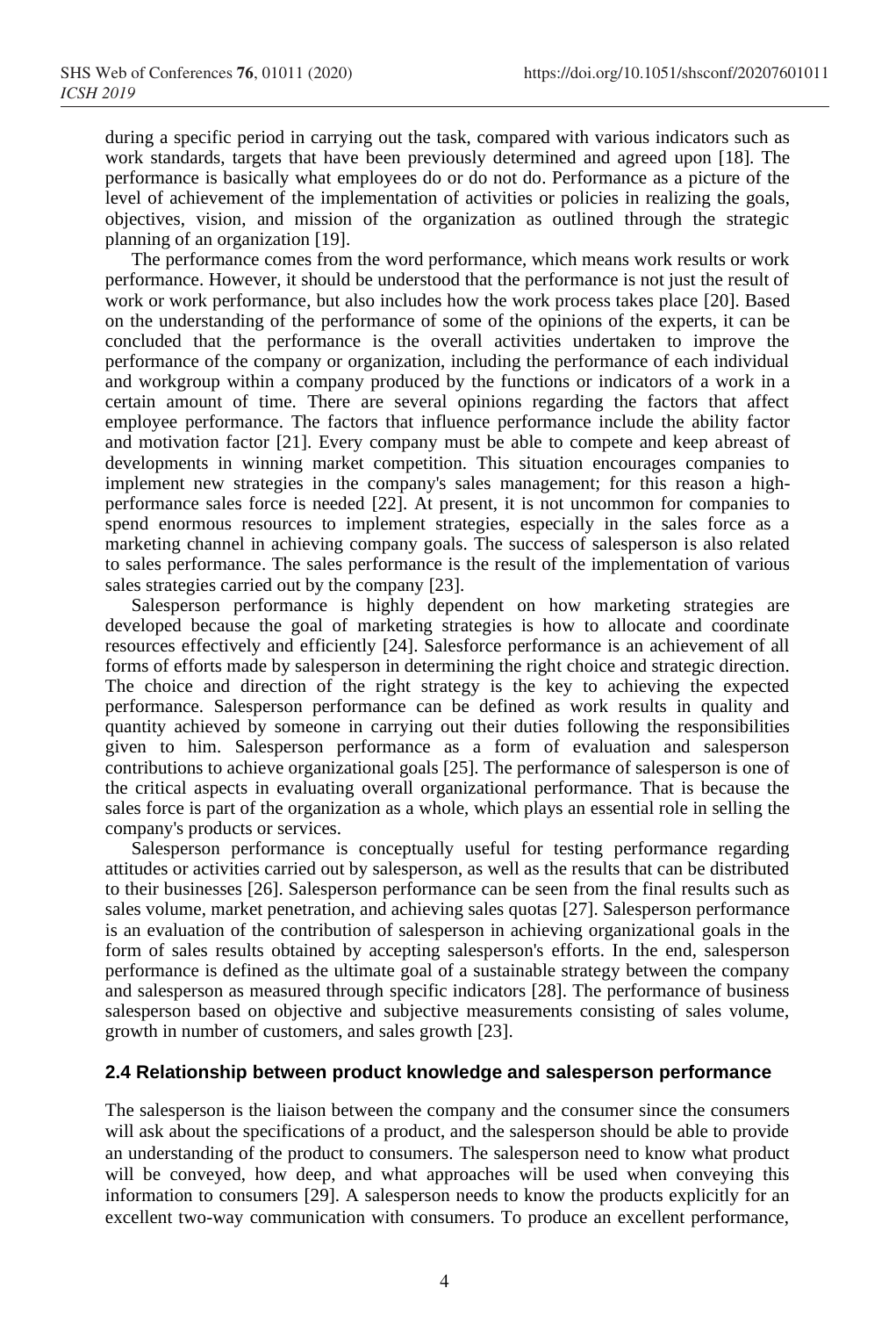the company needs a good system. This system is not only the regulations or standards that exist but also involves the parties directly related to the human resources. Individual performance is influenced by knowledge, skills, and motivation. Therefore, the company requires the management treat the knowledge of all employees as company assets. This can be done by applying knowledge management, where one component in knowledge management is the mastery of a product knowledge. The leveraging of product knowledge becomes a solution in solving the problems of the performance of their employees, with the final result to achieve the goals and vision that they expect. The experience had a positive effect on sales performance [30]. The main components in the product knowledge help salesperson achieve their goals and vision. It also relates to the performance of salesperson, where the salesperson is the primary driver of a company. When the salesperson's performance is excellent, the organizational performance is also excellent. Therefore, companies need to know the extent to which product knowledge plays a role in improving the performance of salesperson. Based on the above argument, the first hypotheses is proposed as follows:

H1: Product knowledge influences salesperson performance

### **2.5 The moderating role of attitude on the product knowledge and salesperson performance relationship**

Characteristics of a salesperson are defined as attributes attached to a person that reflect the quality of a salesperson. The main issue in the characteristics of salesperson lies in personality, attitudes, perceptions, motivation, and satisfaction in sales performance. A positive employee attitude will encourage positive performance. Employees who have positive thoughts about their work, have positive feelings, and act positively will improve their performance. The attitude has a positive moderation effect on product knowledge and employee performance [15]. The employee attitudes and knowledge positively have a strong moderation effect on employee performance. The attitude that exists in a person will give color or style to the behavior or actions of the person concerned. Attitude determines how people view the work environment, interact with others, and behave at work. Someone with a positive work attitude will like his job and solve problems at work happily, while someone with a negative attitude does not show much enthusiasm and commitment to solving problems. With the existence of work attitudes and good employee knowledge of the company, it will encourage employees to work better [31]. Furthermore, when knowledge of a person's product is sufficient and is equipped with one's awareness to show a right attitude, one's performance will be better too. Hence, the second hypotheses is as follow:

H2: Attitude moderates the influence of product knowledge on salesperson performance

# **3 Research methods**

### **3.1 Population and Sample**

This research use quantitative method to analyze the primary data obtained from the respondents. Data collection used questionnaire designed with five-point Likert scale starting from 1: strongly disagree up to 5: strongly agree. A quantitative research is an approach adopted to test the hypotheses of theory by examining the relationships between concepts. The questionnaires were distributed to the respondents through direct delivery by the author. The respondents are the salespersons of the property company in Surabaya PT Intiland Grande. The population are those salesperson working on eight project with the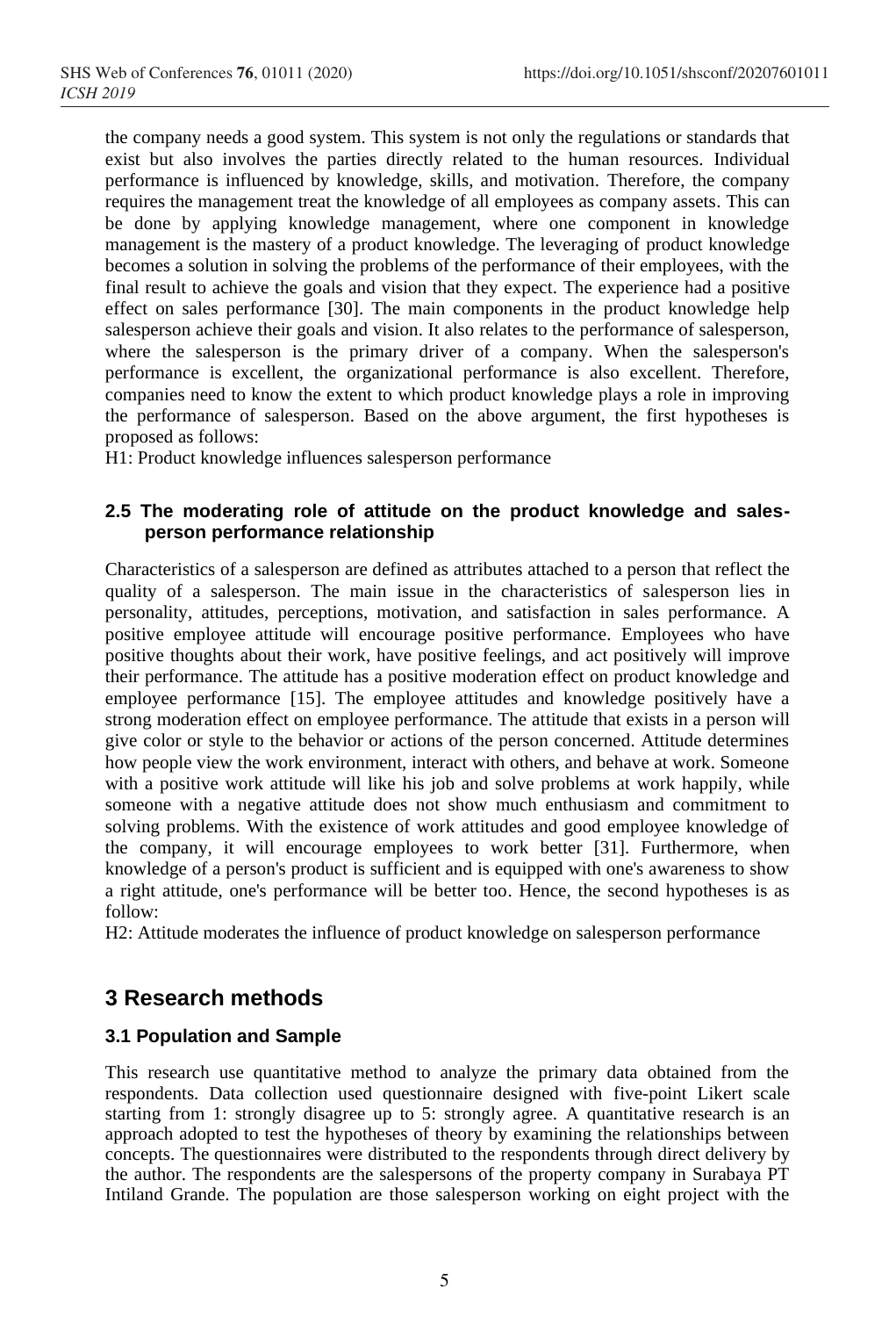total number of 72 salespersons. Based on this number of population, at least 62 respondents are required based on the Slovin formula.

### **3.2 Operational definition**

Product knowledge indicator (X1) in this study namely: (i) Salesperson possess adequate knowledge about the product specification, (ii) Salesperson is capable of delivering the information about the product offered in detailed iii) Salesperson own adequate experienced in selling the product [9]. Whereas attitude  $(X2)$  is measured namely: (i) thinking flexible and free, (ii) freedom of expression, (iii) very interested in creative activities, (iv) belief in one's ideas, (v) Flexibility of the salesperson help salesperson solve the problem, and vi) involvement in tasks [15]. The construct of Salesperson performance (Y) using the indicators of (i) sales volume, (ii) customer growth, (iii) customer satisfaction, (iv) ability to listen to customers, (v) ability to make sales presentations, (vi) handling customer needs and desires effectively, (vii) creating mutual respect in every sale activity, (viii) sell to prospective customers and sales growth [23].

### **3.3 Data collection**

Data collection in this study was carried out through questionnaires, a set of questions to be answered by respondents. The questionnaire was distributed to the salesperson of eight project owned by PT Intiland Grande Surabaya, a property company domiciled in Surabaya. The population are those salespersons working on eight project with the total number of 72 salespersons. For further validity analysis, this research considered 65 questionnaires from 72 total samples. Then the data analysis uses Partial Least Square (PLS) with the help of smartPLS software version 3.0. Data analysis was performed to assess the measurement model and test the research hypotheses. Assessment of the measurement model is done by looking at the validity and reliability while testing the hypothesis is done by looking at the t-statistic value of each path coefficient of the inner model. A measurement model is accepted with the terms convergent validity, and discriminant validity meet specific values while relativity is fulfilled when the composite reliability and Cronbach values are negligible. Test the research hypothesis with the t-test where the hypothesis is accepted if t arithmetic  $< 1.96$  with a significance level of 5 %

# **4 Analysis and results**

Respondents in this study were all salespersons from PT Intiland Grande Surabaya. Table 1 shows the identity of the study respondents, which consisted of gender, age, length of work, and the project handled. From the data collected, it was obtained that the majority of respondents, as many as 46 people or 70.8 % were male, and only 19 people or 29.2 % were women. Based on the length of work of respondents it is known that the majority of respondents have worked between 1 yr to 5 yr, i.e., as many as 36 respondents or 55.4 %, then 21 respondents or 32.3 % have worked less than 1 yr, as many as seven people or 10.8 % of respondents have worked between 6 yr to 10 yr, and the rest for respondents who have worked more than 10 yr amounted to one person or 1.5 %. Table 1 shows that the majority of respondents handled the Rosebay project with 18 respondents or 27.7 %, 1 7 people or 26.1% respondents handled the Graha Golf project, and as many as eight people or 12.3 %, handled the project Retail.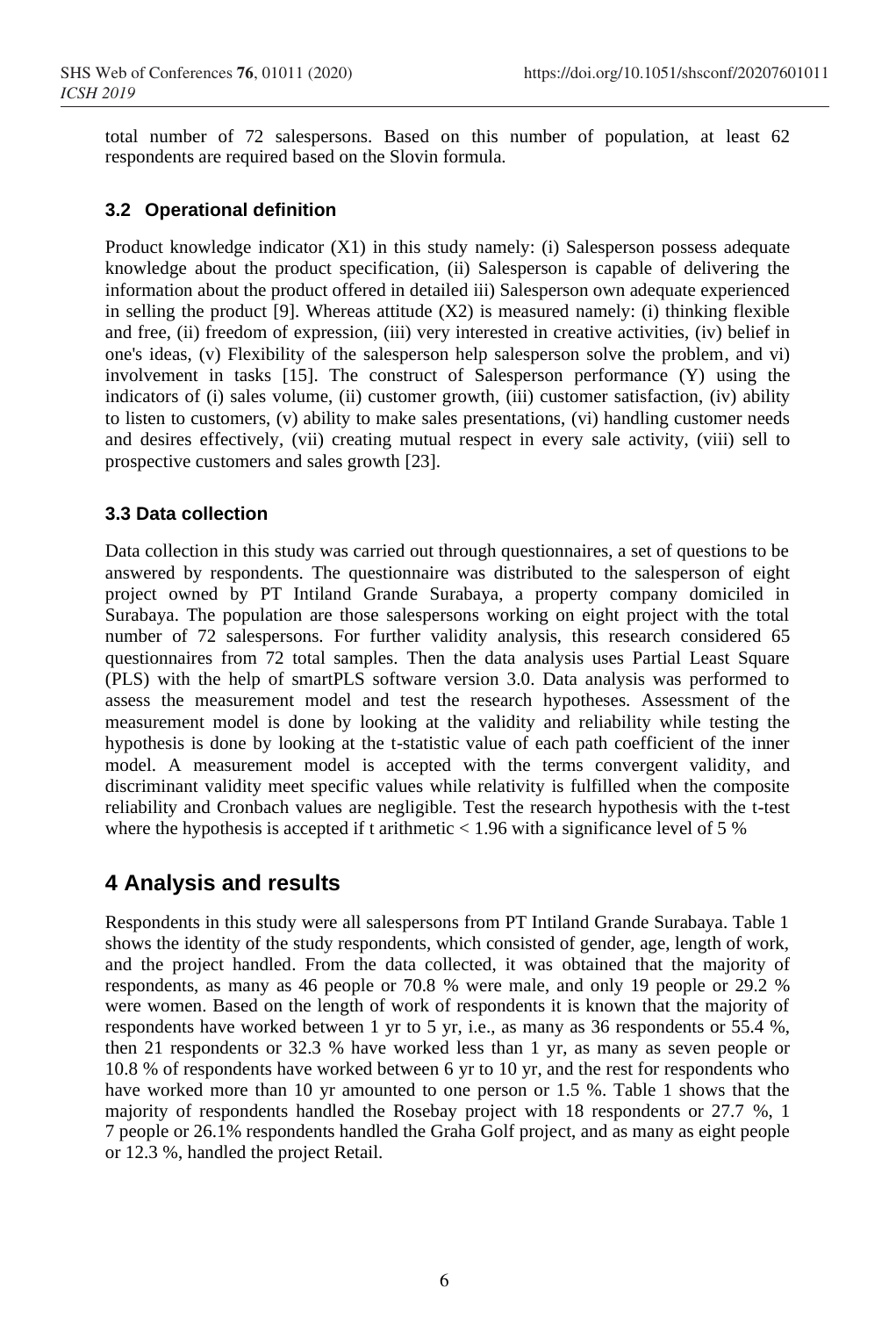| Project handled | <b>No.of Salespersons</b> | Percentage |  |  |
|-----------------|---------------------------|------------|--|--|
| The Rosebay     | 18                        | 27.7 %     |  |  |
| Graha Golf      | 17                        | 26.1 %     |  |  |
| Retail          | 8                         | 12.3 %     |  |  |
| Graha Natura    |                           | 10.8%      |  |  |
| Spazio Tower    | 5                         | 7.7 %      |  |  |
| Spazio          | 4                         | 6.2%       |  |  |
| Sumatra36       | 4                         | 6.2%       |  |  |
| Praxis          | 2                         | 3 %        |  |  |
| Total           | 65                        | 100 %      |  |  |

**Tabel 1.** Project handled bay respondent

Assignment of the salespersons on each projects is based on the size of the project being handled. Whereas the Praxis project has the smallest number of salesperson compared to other projects, on the basis that the Praxis project is the most recent project being released by PT Intiland Grande, so it does not require as many salesperson as other project requirement.

#### **4.1 Descriptive analysis**

Descriptive statistics in this study use average statistics (mean), which illustrate the average value of all respondents statement. The mean class interval aims to find out where the average rating of respondents for each variable in question with a range of scales [3]. The following is the respondent's response to the statement contained in the product knowledge variable. Table 2 above states that, in general, the respondents already have excellent product knowledge. This is evidenced from the mean number of 3.69 (high). This result shows that most salespersons assume that they already have product knowledge about the products they sell. The highest response was to the statement about "I can convey every information related to the product I offer clearly and in detail" with an average value of 3.78. While the lowest response is in the statement "I already know product specifications well" with an average value of 3.61.

A salesperson has the primary role in selling each product according to each project following the targets set by the leader. From the beginning, the salesperson at PT Intiland Grande has been given an understanding of each product offered according to their respective projects. The understanding was conveyed through a briefing conducted every day in the morning by each head of each project before conducting sales activities. The briefing will review the salesperson's knowledge of the product to be offered, and discuss the obstacles being faced to what extent the target has been achieved. In addition to the briefing, there is also a product knowledge class that must be followed by all salespersons from all projects when there are new products to be marketed. It does not stop there, but there is also a test for salespersons to find out if they understand every information about the products offered. With this series of activities, the salesperson will be more knowledgeable about their products and be able to convey any information related to the products offered clearly and in detail. Attitudes are evaluative statements, both desirable and undesirable, regarding objects, people, or events [10]. The following is the respondent's response to the statement in the attitude variable.

Table 2 shows that most employees already have a right attitude, as evidenced from the mean of 3.89 (high). This finding shows that most of the salesperson already has a high attitude. The highest response was to the statement about "I am confident in what I am conveying to customers," with an average rating of 4.03. While the lowest response is in the statement "My freedom of thought can help me solve any problem" with an average value of 3.80.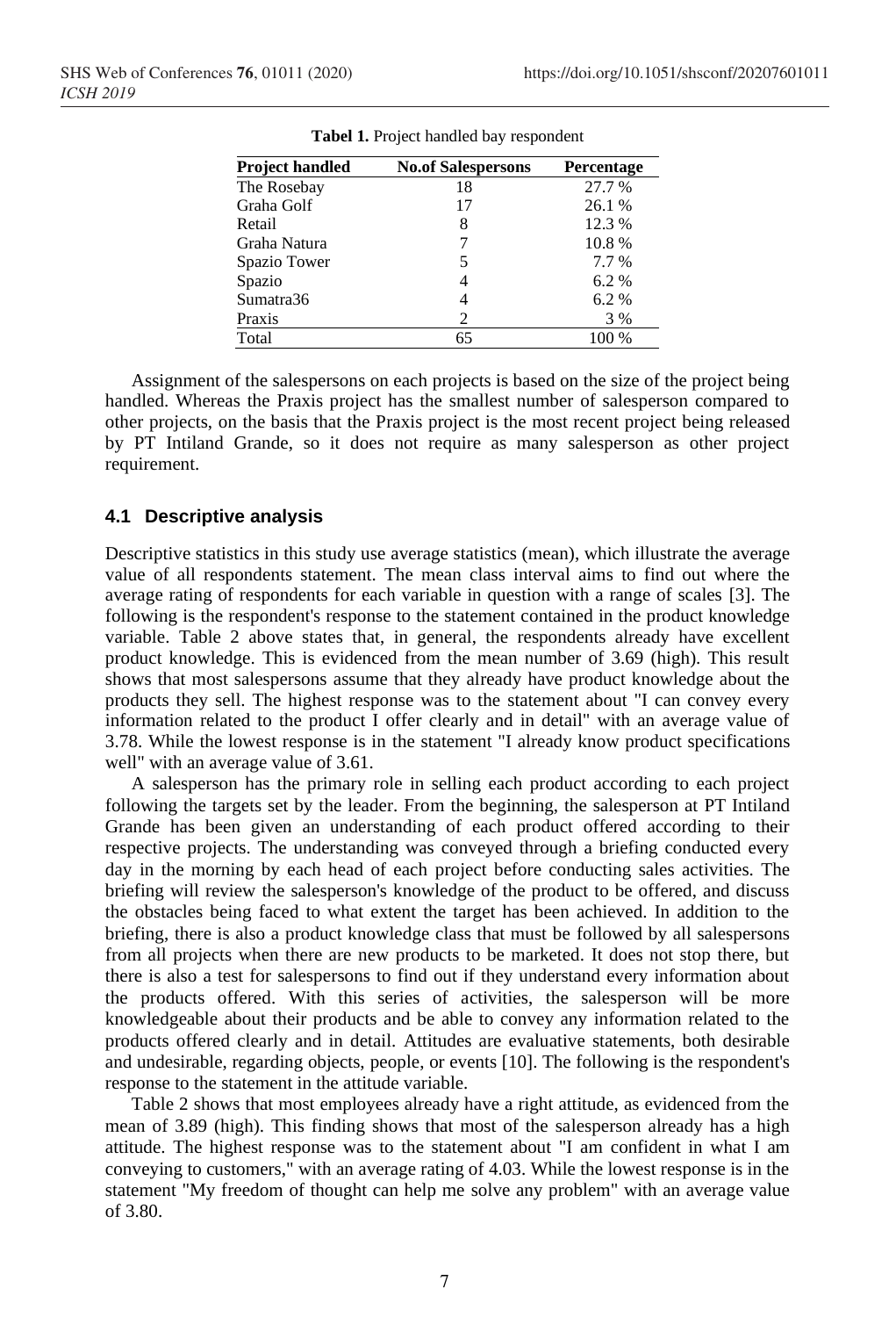|  | Table 2. Descriptive analysis |  |  |
|--|-------------------------------|--|--|
|  |                               |  |  |

|                | <b>No. Statement</b>                                                                         | <b>Mean</b> |
|----------------|----------------------------------------------------------------------------------------------|-------------|
|                | <b>Product Knowledge</b>                                                                     |             |
| 1              | Salesperson possess adequate knowledge about the product specification (PK1)                 | 3.61        |
| $\overline{c}$ | Salesperson is capable of delivering the information about the product offered in            | 3.78        |
|                | detailed (PK2)                                                                               |             |
| 3              | Salesperson own adequate experienced in selling the product (PK3)                            | 4.63        |
|                | <b>Attitude</b>                                                                              |             |
| 1              | Salesperson is flexible and feel free in the way of thinking (AT1)                           | 3.85        |
| 2              | Flexibility of the salesperson help salesperson solve the problem (AT2)                      | 3.80        |
| 3              | Salesperson has a freedom in expressing his/her idea (AT3)                                   | 3.81        |
| 4              | Salesperson enjoy activities that exercise the creativity (AT4).                             | 3.98        |
| 5              | Salesperson belief in one's idea from the customer (AT5)                                     | 4.03        |
| 6              | Salesperson is involved in task assigned (AT6)                                               | 3.59        |
|                | <b>Salesperson Performance</b>                                                               |             |
| 1              | Salesperson is active in all task assigned to him/her (SP1)                                  | 3.85        |
| 2              | Salesperson always achieve the sale target (SP2)                                             | 3.66        |
| 3              | Salesperson capable of delivering satisfaction to the customer (SP3)                         | 3.77        |
| $\overline{4}$ | Salesperson capable of listening and understanding the needs of different customers<br>(SP4) | 3.63        |
| 5              | Salesperson capable of presenting well to attract the customer intention (SP5)               | 3.63        |
| 6              | Salesperson capable of handling customer needs and desires effectively (SP6)                 | 3.80        |
| 7              | Salesperson capable of creating mutual respect in every sale activity (SP7)                  | 3.86        |
| 8              | Salesperson capable of selling to prospective customers (SP8).                               | 3.98        |
| 9              | Salesperson capable of achieving sales growth as targeted (SP9)                              | 3.80        |

In addition to understanding all information related to the products offered, salespersons are also required to be able to express themselves according to the situation and condition of the customer being faced. Besides, there are also routine activities organized by PT Intiland Grande in order to hone creativity as well as teamwork for all existing employees, such as a potluck competition between projects, routine talk shows by motivators, and so on. Through these activities, it is expected that employees, especially in this case salesperson, can think freely and flexibly in dealing with existing problems. Also, such activities will undoubtedly foster a sense of confidence that is getting better so that every salesperson becomes active in every task that has been given.

## **4.2 Salesperson performance**

Behavior of salesperson is demonstrated by how well each salesperson carries out the activities when carrying out the work duties [25].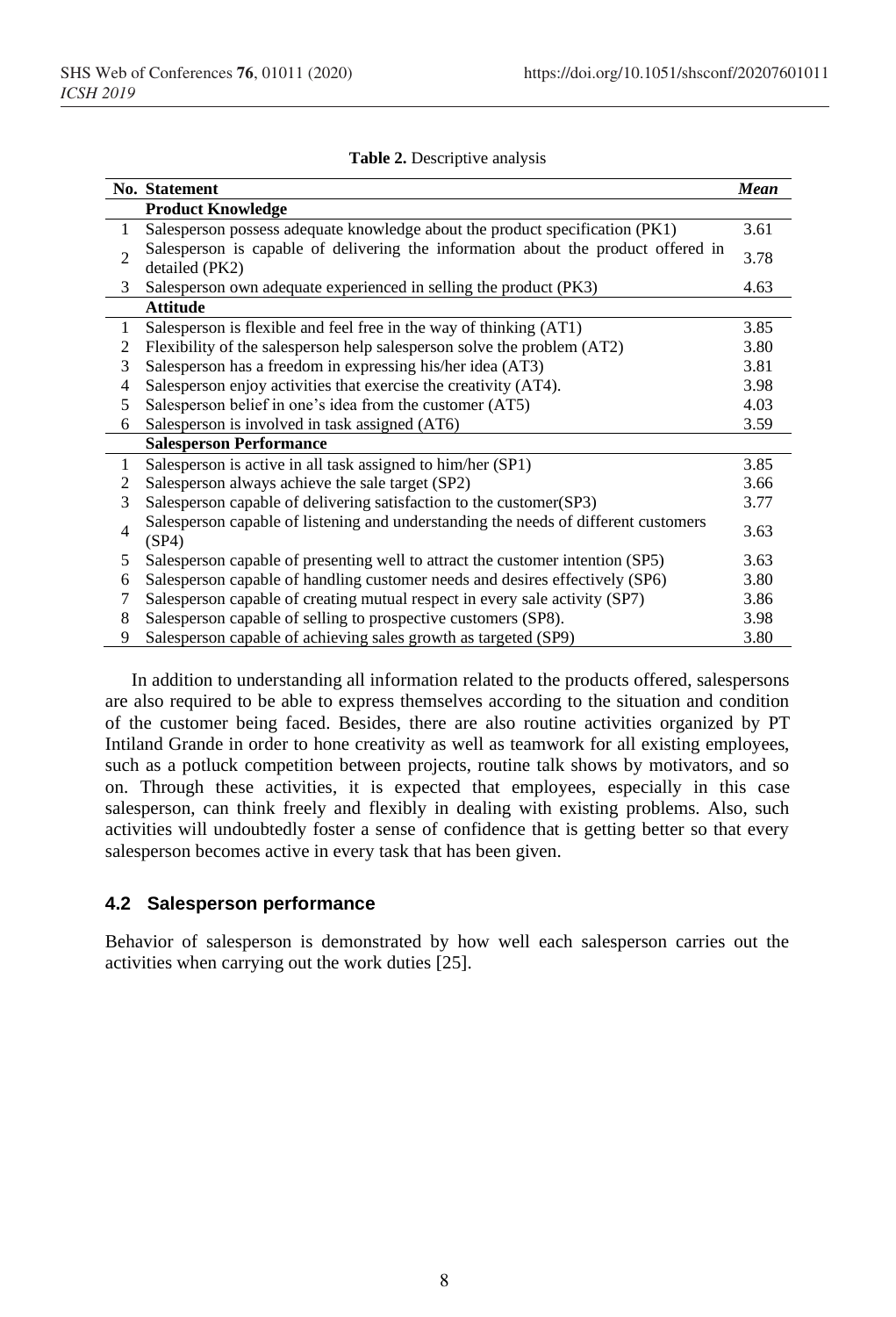

#### **Fig. 1.** Research model

Table 2 showed that most employees have salesperson performance in the high mean category. This result shows that most employees already have excellente performance. The highest response was to the statement about "I can sell my product to prospective customers" with an average value of 3.98 each. While the lowest response is in the statement, "I can listen and understand the desires of different customers." With an average value of 3.63. This finding indicates that the salespersons have performed inadequately in understanding Customer desires. The salesperson should performs well in delivering the product knowledge since the customers are not in the same mode in receiving the information. Some customers can receive information quickly, but the rest receive the information slowly. Therefore, in facilitating the delivery of information to customers, PT Intiland Grande salesperson uses existing supporting media, such as brochures, catalogs, to look directly at the show unit as a handling step in meeting customer needs and desires. With that way, the salesperson can do a proper product presentation with the expectation the customer get satisfaction.

|                                | <b>Attitude</b> | Product<br>Knowledge | Salesperson<br><b>Performance</b> | <b>AVE</b> | C/R   | C/A   | $\mathbb{R}^2$ | <b>Remarks</b> |
|--------------------------------|-----------------|----------------------|-----------------------------------|------------|-------|-------|----------------|----------------|
| <b>Product Knowledge</b>       |                 |                      |                                   |            |       |       |                |                |
| PK1                            | 0.767           | 0.805                | 0.733                             |            |       | 0.766 |                | Valid          |
| PK2                            | 0.524           | 0.855                | 0.663                             | 0.680      | 0.864 |       |                | Valid          |
| PK3                            | 0.557           | 0.814                | 0.833                             |            |       |       |                | Valid          |
| <b>Attitude</b>                |                 |                      |                                   |            |       |       |                |                |
| AT1                            | 0.793           | 0.732                | 0.826                             |            |       |       |                | Valid          |
| AT2                            | 0.847           | 0.671                | 0.835                             |            |       |       |                | Valid          |
| AT3                            | 0.841           | 0.465                | 0.756                             | 0.693      |       |       |                | Valid          |
| AT4                            | 0.877           | 0.592                | 0.799                             |            | 0.931 | 0.981 |                | Valid          |
| AT5                            | 0.848           | 0.653                | 0.769                             |            |       |       |                | Valid          |
| AT6                            | 0.785           | 0.679                | 0.763                             |            |       |       |                | Valid          |
| <b>Salesperson Performance</b> |                 |                      |                                   |            |       |       |                |                |
| SP <sub>1</sub>                | 0.767           | 0.805                | 0.833                             |            | 0.926 |       | 0.984          | Valid          |
| SP2                            | 0.527           | 0.605                | 0.663                             |            |       |       |                | Valid          |
| SP <sub>3</sub>                | 0.557           | 0.614                | 0.699                             |            |       |       |                | Valid          |
| SP4                            | 0.794           | 0.739                | 0.829                             | 0.612      |       | 0.908 |                | Valid          |
| SP <sub>5</sub>                | 0.847           | 0.671                | 0.853                             |            |       |       |                | Valid          |
| SP <sub>6</sub>                | 0.735           | 0.576                | 0.756                             |            |       |       |                | Valid          |
| SP7                            | 0.576           | 0.435                | 0.799                             |            |       |       |                | Valid          |
| SP <sub>8</sub>                | 0.635           | 0.715                | 0.806                             |            |       |       |                | Valid          |

**Tabel 3**. Measurement model analysis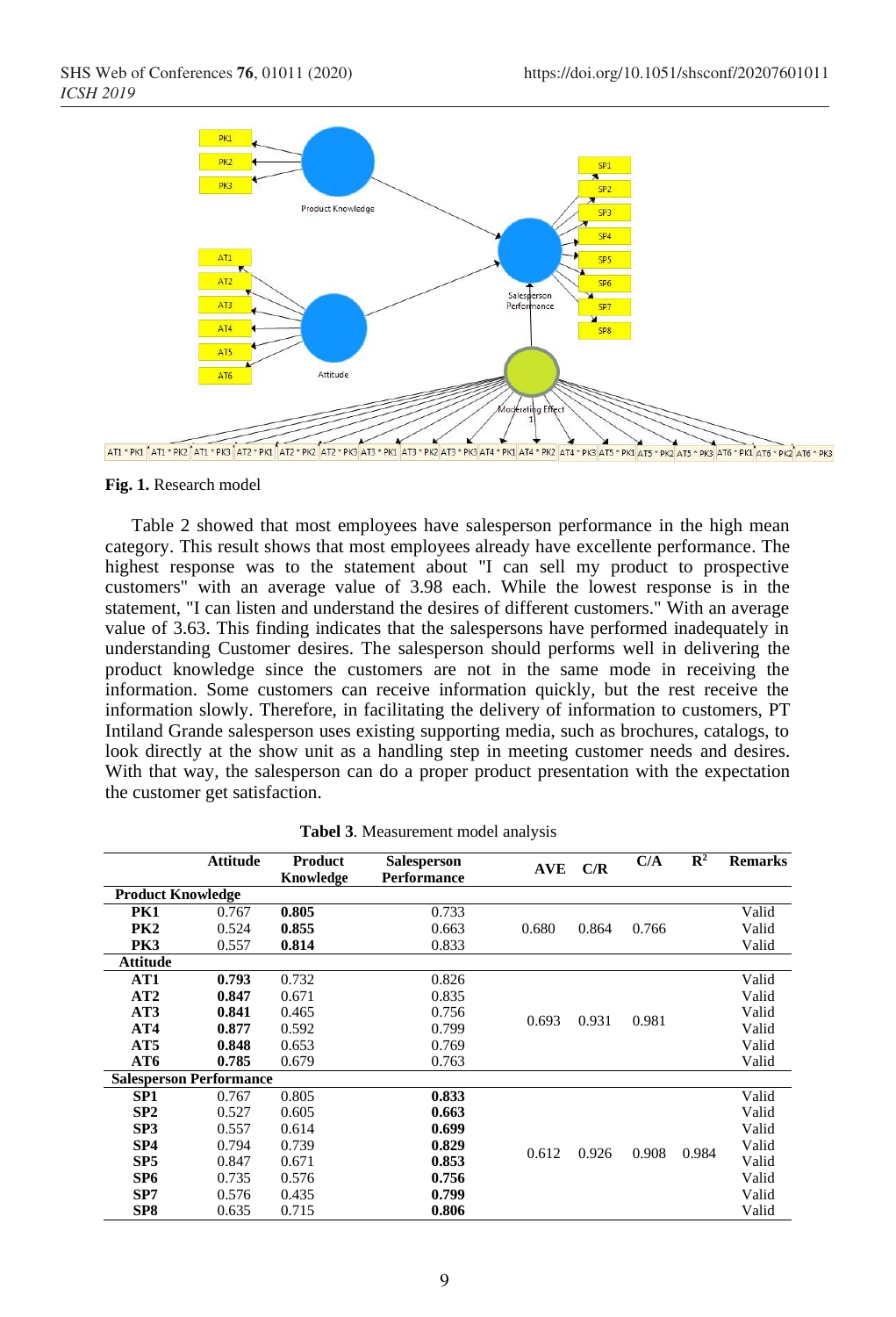#### **4.3 Measurement Model Analysis**

Convergent validity indicates the correlation, assessed by the factor loading, between variables and indicators used in measuring the same construct. The indicators are considered valid when the factor loading value greater than 0.5 as the minimum recommended value. Table 3 showed the factor loading of each indicator obtained from the data analysis using smartPLS software version 3.0. All indicators are considered meet the convergent validity in all cases (written in bold). This convergent validity shows that the research instrument used measured what is supposed to be measured. Beside the convergent validity, discriminant validity indicated if the indicator correlated with its variable more than its cross-loading with other variables. Table 3 has demonstrated that the cross-loading of each indicator with other variables are less than its factor loading with its variable. Another measurement for the determinant validity is shown by the square root of the average variance extracted (AVE) for each variable with the value of greater than 0.50.

Table 3 also shows the result for the indicators reliability. The reliability assessed the accuracy and consistency of a measurement model. The composite reliability (C/R) and Cronbach's Alpha (C/A) is used to test the reliability of indicators. The minimum recommended value for composite reliability and Cronbach alpha is 0.7. Table 3 shows that the composite reliability and Cronbach's alpha values are higher than 0.70 in all cases. Thus, it can be concluded that all variables have excellent reliability. This result proves that the measuring model is valid and reliable and the next step for further analysis to test the hypotheses can be continued. Goodness of fit of the latent dependent variable is measured using  $Q^2$  predictive relevance for the structural model. This evaluation aims to measure how well the value of the dependent variable is predicted by the model and also the estimated parameters [32]. The Q2 can be assessed by the Equation (1)

$$
Q^2 = 1 - (1 - R_1^2) \tag{1}
$$

with the value of  $\mathbb{R}^2$  as shown in Table 3. The result gives a value of 0.984 for  $\mathbb{Q}^2$  of the salesperson performance. Predictive relevance is acceptable for the value of  $Q^2$  greater than zero. The result indicated that the research model has a good predictive relevance.

#### **4.4 Hypothesis testing**

Hypothesis testing aims at determining the correlation or relationship between each constructs studied. Testing the hypothesis in this study using a significance level of 5 % with a statistical t-value of 1.965 (two-tail test). Then the hypothesis acceptance criteria when t statistics greater than 1.96. Table 4 demonstrates the results of a hypothesis testing where one hypothesis (H1) was accepted, and the hypothesis H2 was not supported. Product knowledge has a significant effect on salesperson performance, as evidenced by the t value of 3.939.

| <b>Relationship</b>                                                                          | <b>Sample</b> | Original Standard<br>Error | <b>Statistics</b> | <b>Remarks</b> |
|----------------------------------------------------------------------------------------------|---------------|----------------------------|-------------------|----------------|
| Product Knowledge -> Salesperson Performance<br>(H1)                                         | 0.390         | 0.099                      | 3.940             | supported      |
| Moderation of Attitude on the effect of Product<br>knowledge on Salesperson Performance (H2) | 0.023         | 0.170                      | 0.138             | rejected       |

**Table 4.** Hipotheses testing

While the attitude of the salesperson does not seem to moderate the relationship between product knowledge and salesperson performance. The finding, product knowledge influences salesperson performance [30]. In daily practice shows that with complete knowledge about a product will enable salesperson to allow customers to decide to buy the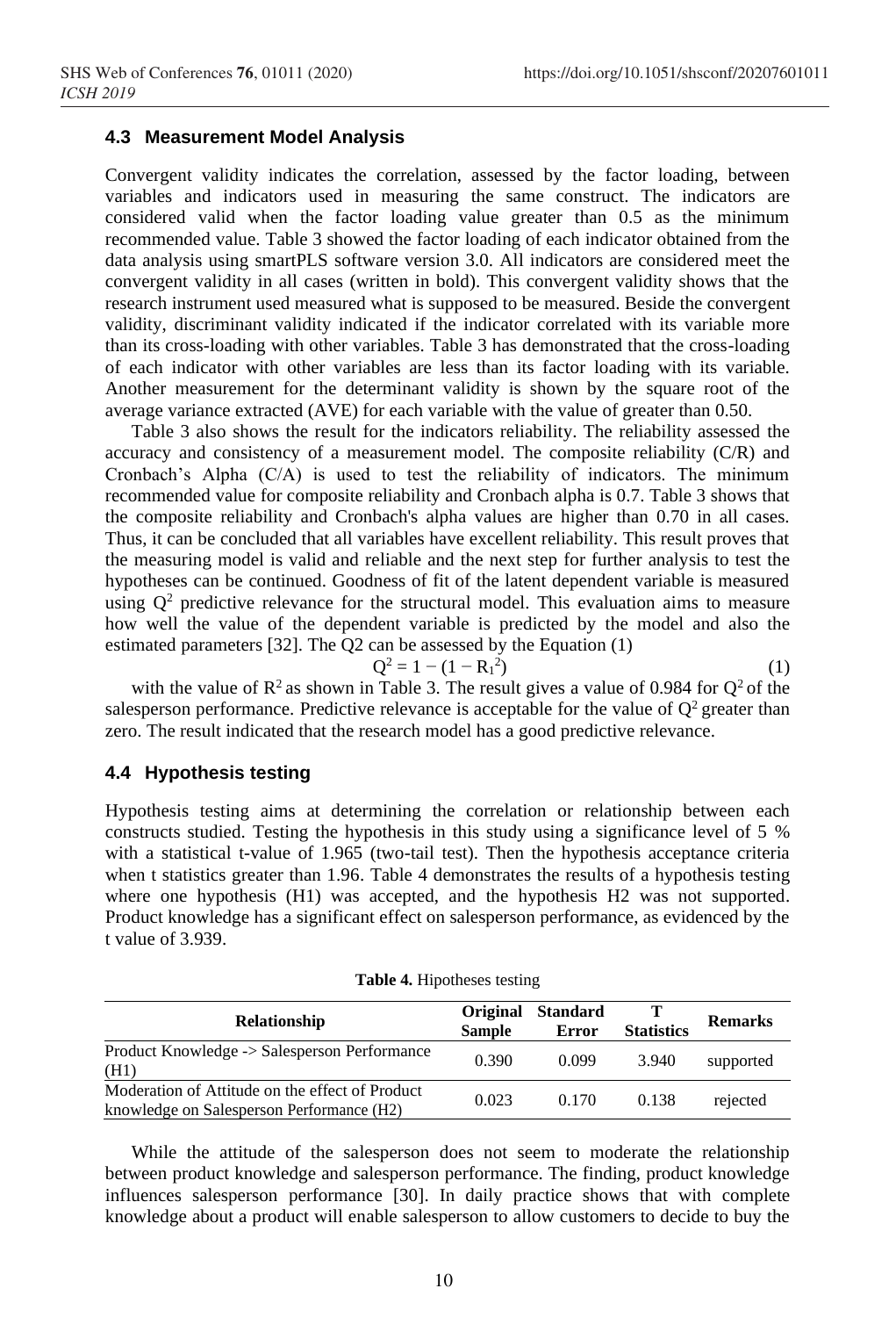product in question. Thus it is essential for companies that sell products to customers to equip their salesperson through training on the features and attributes of each product. However, from Table 6 it is also known that attitude does not moderate the effect of product knowledge on salesperson performance because the t value is 0.138. Thus the hypothesis in this study, which states that attitude moderates the effect of product knowledge on salesperson performance is rejected [15]. Explanation of the rejection of this hypothesis can be explained after having discussions with several respondents wherefrom their explanation it turns out training or debriefing related to behaving or behaving optimistically and confidently is not provided by the company. Thus there is no significant difference between salespersons in carrying out their duties. As a result, there is no correlation between attitudes either weakening or strengthening the relationship between product knowledge and salesperson performance.

# **5 Discussion**

The purpose of this study was to examine the effect of product knowledge on salespersons with the presence of attitude as a moderating variable. The results showed that product knowledge had a significant effect on salesperson performance. This is evidenced through the t value of 3.939, which is higher than 1.965. Product knowledge influences salesperson performance. Product knowledge is a salesperson's knowledge of product design and features [3]. Therefore, product knowledge by salespersons will significantly affect the increase in salesperson performance. Salesperson is often a liaison between the company and the customer, and usually, the customer will ask for a product's basic specifications. Therefore, it has become the main task for a salesperson to be able to provide an understanding of the product to customers with specifics and details. Therefore, it is essential that every salesperson has sufficient product knowledge, which enables them to have a high salesperson performance. A salesperson with excellent mastery of product knowledge will have a positive impact on excellent two-way communication between the salesperson himself and consumers. The application of product knowledge is a solution in solving employee performance problems, especially for salespersons, so that the final result will be able to successfully achieve the goals and vision it hopes. The product knowledge has a positive influence on salesperson performance [30].

Based on the previous presentation, it is illustrated that the product knowledge possessed by each salesperson at PT Intiland Grande has been highly adequate. The knowledge initially is obtained during the introduction class held by the company, particularly when a new products introduced to market. Besides, there are also regular briefings held every morning to review the product understanding of each salesperson held by each supervisor of each project. The briefing is very useful for supervisors to monitor the performance of each salesperson. To evaluate the result infield, there is also a small random test conducted to re-sharpen the product knowledge possessed by the salesperson. Finally, the mastery of adequate product knowledge will enhance the salesperson performance. Thus, excellent product knowledge will create good salesperson performance. Also, knowing the products sold, salesperson can create added value for customers.

The second hypotheses states that attitude moderates the influence of product knowledge on the salesperson performance. With the existence of work attitudes and good employee knowledge of the company, it will encourage employees to work better [31]. Nevertheless, based on the results of this study, that attitude did not moderates the effect of product knowledge on salesperson performance, as evidenced by the t-value of 0.138. This finding proved that attitude neither strengthen nor weakening the relationship of product knowledge on salesperson performance. The reasonable explanation for this finding is the fact that most of the salesperson perhaps have the same background in the society,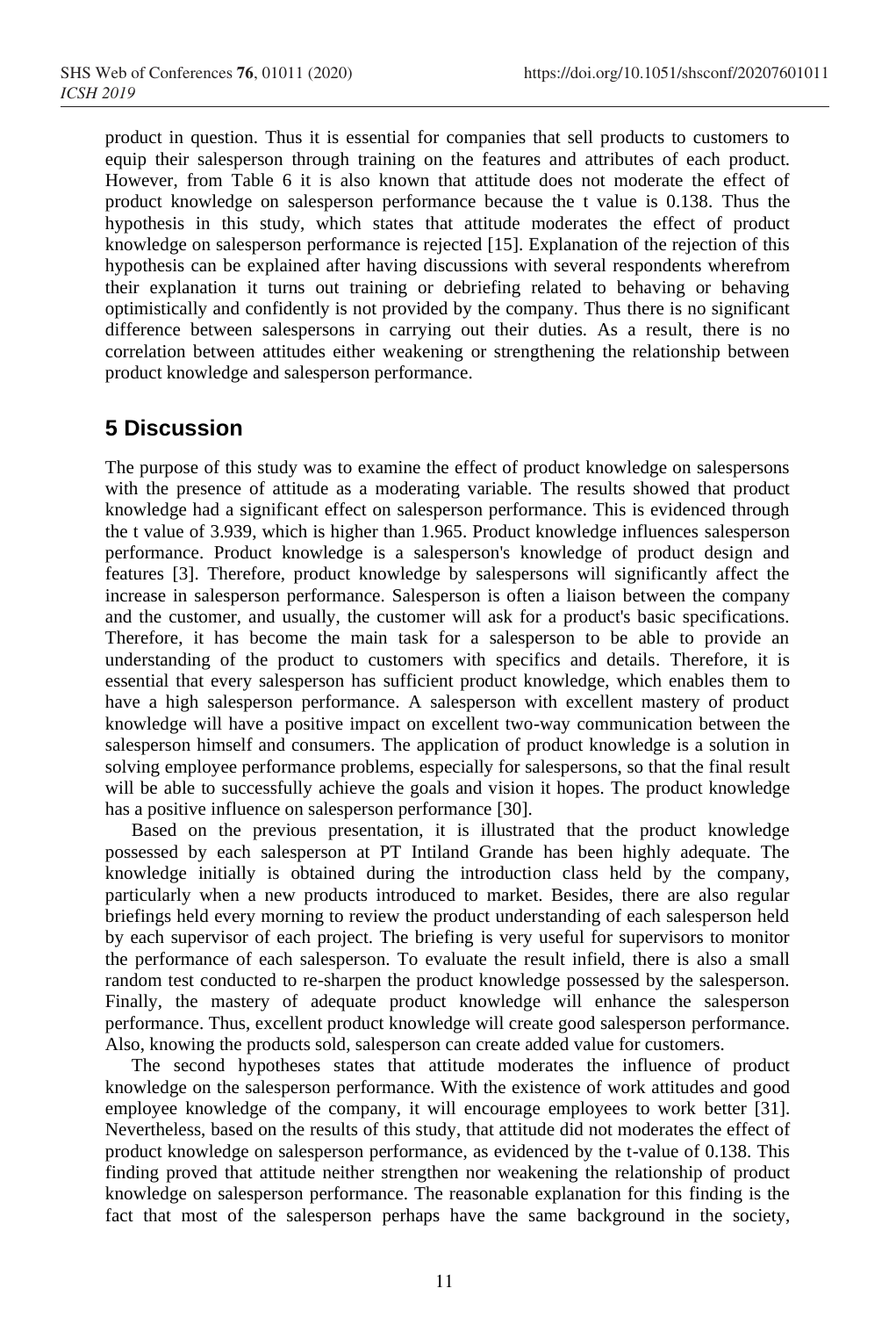education, and training provided by the company. Hence, most of them have the same level of attitude which already in high category as shown in the descriptive analysis. However, the variance of the performance in correlation with the variance of attitude are not detected by the data collected which may result in that the attitude does not moderate the relationship. This finding does not means that the attitude is not essential for the salesperson. It is crucial to have a right attitude. The attitude of the salesperson determines how to look at work environment, interact with others, and behave at work. Someone with a positive work attitude will like his job and solve problems at work happily, while someone with a negative attitude does not show much enthusiasm and commitment to solving problems. From the beginning, salesperson at PT Intiland Grande was required to have a right attitude, especially in conducting sales activities.

# **6 Conclusions**

This study is supposed to examine the effect of product knowledge on the salesperson performance through the moderating role of the attitude. The result indicated that the first hypotheses that product knowledge influence the performance salesperson is empirically supported. While the second hypotheses that attitude moderates the influence of product knowledge on the salesperson performance was not supported. This rejection of the second hypotheses is suspected not due to the salesperson did not required the good attitude but rather because most of the salesperson have the same level attitude (high-level category) hence the variance of the attitude neither strengthening nor weakening the influence of the product knowledge on the sales performance. This finding enhancing the insight of the manager particularly all engaged in property industry that product knowledge is imperative for the salesperson to succeed in their job. This study also contributes to the on-going study in the marketing field. Suggestions that can be given for the company to enhance the salesperson performance is to improve the salesperson knowledge about product specifications. The company may intensify special classes on product understanding, and it will be better if the product knowledge class is carried out routinely, and if necessary, by providing more appropriate tests related to product information mainly for the new salesperson. Therefore, with regular tests, each salesperson will increasingly understand the knowledge related to the design and specifications of each product offered. Other indicator which further intention is the freedom of thought can help the salesperson solve every problem.

# **References**

- 1. M.E. Shoemaker, M.C. Johlke, Journal of Managerial Issues, **14**,1:118–131(2002). <https://www.jstor.org/stable/40604377>
- 2. L. Susaeta, J. Ramón Pin, Idrovo, S., Espejo, A., Belizón, M., Gallifa, A., et al., Cross Cultural Management: An International Journal, **20**,3:321–360(2013). <https://doi.org/10.1108/CCM-12-2011-0126>
- 3. J.O. Rentz, C.D. Shepherd, A. Tashchian, P.A. Dabholkar, R.T. Ladd, Journal of Personal Selling & Sales Management, **22**,1:13–21(2002). <https://doig.org/10.1080/08853134.2002.10754289>
- 4. P. Guenzi, L. De Luca, R. Spiro, Journal of Business & Industrial Marketing, **31**,4:553–564(2016). <https://doi.org/10.1108/JBIM-02-2015-0037>
- 5. O. Gök, P. Ersoy, G. Börühan, Journal of Product & Brand Management, **28**,4:475–488(2019)[. https://doi.org/10.1108/JPBM-10-2018-2054](https://doi.org/10.1108/JPBM-10-2018-2054)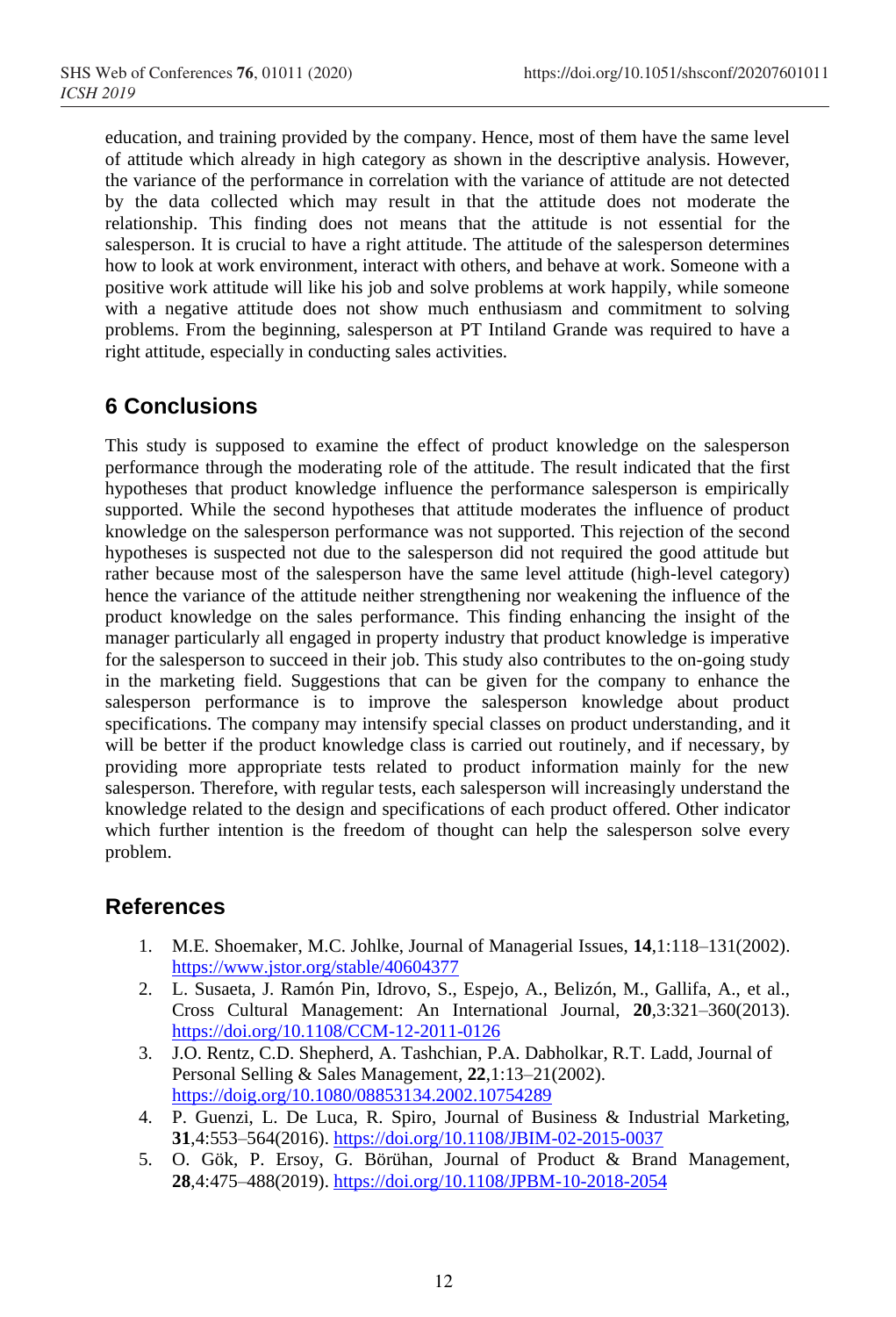- 6. P. Arte, International Journal of Entrepreneurial Behavior & Research, **23**,6:850– 865(2017).<https://doi.org/10.1108/IJEBR-07-2017-0210>
- 7. R.A. Coulter, L.L. Price, L. Feick, C. Micu, Journal of the Academy of Marketing Science, **33**,4:604–619(2005). <https://journals.sagepub.com/doi/abs/10.1177/0092070305278512>
- 8. Irianti, N. Jurnal Sains Pemasaran Indonesia, **7**,3:335–352(2008). [in Bahasa Indonesia]. <http://eprints.undip.ac.id/18357/>
- 9. N.H. Lin, B.S. Lin, Journal of International Management Studies, 2(2), 121– 132(2007).. <http://www.jimsjournal.org/13%20Nan-Hong%20Lin.pdf>
- 10. S.P. Robbins, T.A. Judge, *Perilaku organisasi* [Organizational behavior], Jakarta: Salemba Empat (2008). [in Bahasa Indonesia] [http://library.fip.uny.ac.id/opac/index.php?p=show\\_detail&id=202](http://library.fip.uny.ac.id/opac/index.php?p=show_detail&id=202)
- 11. T. Soebagyo, H. Subagio, Jurnal Manajemen Pemasaran, **1**,2:1–9(2014). [in Bahasa Indonesia]. [https://www.neliti.com/publications/133823/analisa-pengaruh](https://www.neliti.com/publications/133823/analisa-pengaruh-store-image-terhadap-purchase-intention-di-toserba-ramai-ngawi)[store-image-terhadap-purchase-intention-di-toserba-ramai-ngawi](https://www.neliti.com/publications/133823/analisa-pengaruh-store-image-terhadap-purchase-intention-di-toserba-ramai-ngawi)
- 12. L.G. Schiffman, *Consumer Behaviour*, USA: Prentice Hall(2002). <https://trove.nla.gov.au/work/6251305>
- 13. Y. Mahfud, Journal of Economic, Management, Accounting and Technology, **2**,1:107–119(2019). <https://ojs.unsiq.ac.id/index.php/jematech/article/view/579>
- 14. A. Ramdhani, D.T. Alamanda, H. Sudrajat, International Journal of Basic and Applied Science, **1**,1:33–39(2012). <https://core.ac.uk/download/pdf/25714644.pdf>
- 15. Y.L. Kandou, V.P.K. Lengkong, G. Sendow, Jurnal Berkala Imiah Efisiensi, **16**,1:147–158(2016). [in Bahasa Indonesia] <https://ejournal.unsrat.ac.id/index.php/jbie/article/view/10623>
- 16. V. Rivai, A.F.M. Basri, *Performance Appraisal*. Jakarta: PT Raja Grafindo Persada (2005). [in Bahasa Indonesia] <http://www.rajagrafindo.co.id/produk/performance-appraisal/>
- 17. Sedarmayanti. *Manajemen Sumber Daya Manusia: Reformasi Birokrasi dan Manajemen Pegawai Negeri Sipil*. Bandung: PT Refika Aditama (2011). [in Bahasa Indonesia]. [https://openlibrary.telkomuniversity.ac.id/pustaka/15057/manajemen-sumber](https://openlibrary.telkomuniversity.ac.id/pustaka/15057/manajemen-sumber-daya-manusia-reformasi-birokrasi-dan-manajemen-pegawai-negeri-sipil.html)[daya-manusia-reformasi-birokrasi-dan-manajemen-pegawai-negeri-sipil.html](https://openlibrary.telkomuniversity.ac.id/pustaka/15057/manajemen-sumber-daya-manusia-reformasi-birokrasi-dan-manajemen-pegawai-negeri-sipil.html)
- 18. A. Diamantidis, P. Chatzoglou, International Journal of Productivity and Performance Management, **68**,1:171–193(2019). [https://doi.org/10.1108/IJPPM-](https://doi.org/10.1108/IJPPM-01-2018-0012)[01-2018-0012](https://doi.org/10.1108/IJPPM-01-2018-0012)
- 19. W.P.K. Darbi, International Journal of Business and Social Science, **3**,14:95– 109(2012).

```
https://www.ijbssnet.com/journals/Vol_3_No_14_Special_Issue_July_2012/11.pdf
```
- 20. Wibowo. *Manajemen Kinerja*. Jakarta: Raja Grafindo Persada (2012). [in Bahasa Indonesia] [http://rajagrafindo.co.id/produk/manajemen-kinerja-%C2%96-edisi](http://rajagrafindo.co.id/produk/manajemen-kinerja-%C2%96-edisi-ketiga/)[ketiga/](http://rajagrafindo.co.id/produk/manajemen-kinerja-%C2%96-edisi-ketiga/)
- 21. H. Zameer, S. Ali, W. Nisar, M. Amir, International Journal of Academic Research in Accounting, Finance and Management Sciences, **4**,1,293–298(2014). <http://dx.doi.org/10.6007/IJARAFMS/v4-i1/630>
- 22. A. Surandini, Jurnal Sains Pemasaran Indonesia, **10**,1:88–105(2011). [in Bahasa Indonesia]

<https://ejournal.undip.ac.id/index.php/jspi/article/viewFile/14142/10737>

- 23. J. Yulianto, Jurnal Sains Pemasaran Indonesia, **1**,1:91–106(2002). [in Bahasa Indonesia] <https://ejournal.undip.ac.id/index.php/jspi/article/view/13955>
- 24. A. Inyang, R. Agnihotri, L. Munoz, Journal of Business & Industrial Marketing, **33**,8:1074–1086(2018)[. https://doi.org/10.1108/JBIM-09-2017-0230](https://doi.org/10.1108/JBIM-09-2017-0230)